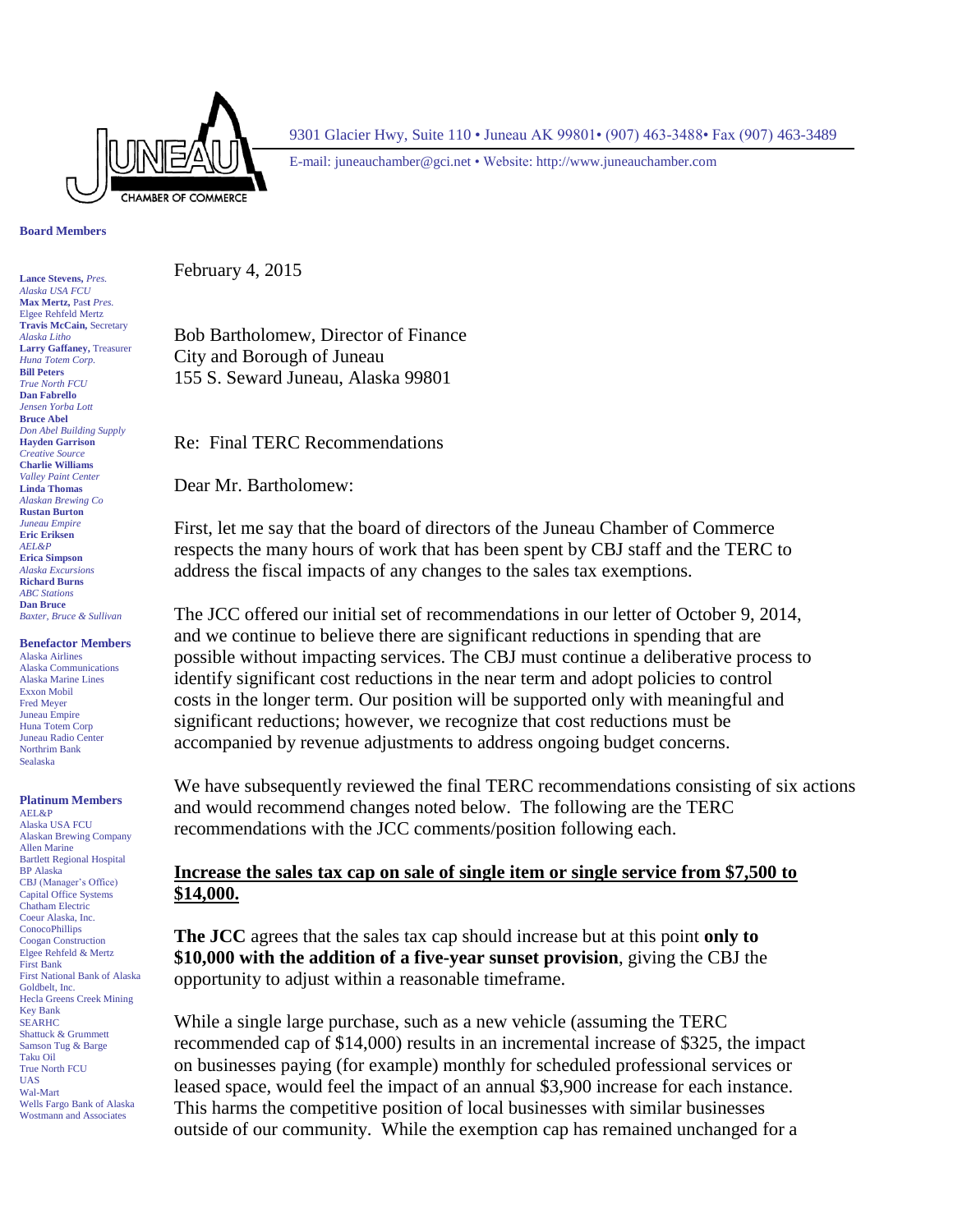long period of time, we believe that the magnitude of the increase should be brought into line over a longer period of time.

## **Remove senior sales tax exemption eligibility for non-Juneau residents**

**The JCC** agrees with this recommendation.

### **Remove senior sales tax exemption for meals purchased at restaurants / eating establishments**

**The JCC** agrees with this recommendation.

## **All seniors would be exempt on essentials (food, electricity and heating fuel).**

**The JCC** agrees with this recommendation with the understanding that an exemption card would be issued to "all" seniors.

# **Seniors qualifying on an income level of 250% AK Poverty would retain the existing full exemption on all qualifying purchases.**

**The JCC** recommends that the CBJ address the hardship exemption for qualifying seniors through a "rebate" process rather than a more cumbersome two-card approach. Creating a two-tiered card system creates a number of operational and social issues that would be eliminated by simply allowing "all" seniors to present their card to a store without having to be identified as poverty level. Qualifying seniors could receive their rebate through a more structured and confidential process similar to the property tax exemption.

It has been argued that seniors at the poverty level need this additional exemption on an immediate basis. The JCC suggests that this could be addressed by allowing qualifying seniors to apply for the rebate this year based upon 2014 income, essentially getting an "advance" on their exemption, and continue in subsequent years paying in "advance." The rebate would be a fixed amount determined by CBJ Finance.

In addition, we recommend that the hardship exemption have a sunset provision of three years, to enable the CBJ to readdress the financial and operational impacts of this change.

## **Lower the property tax hardship income qualification level from 120% of median income to a 4 tiered program based on 250% of the federal poverty level for Alaska.**

**The JCC** agrees with this recommendation.

**The JCC** encourages the Assembly to take immediate action on these recommendations *with our proposed changes* to bring this current effort to a conclusion.

--------

We still believe that our other recommendations described in our October 9, 2014 letter be pursued as soon as practical. We believe that a 1% sales tax increase in concert with an across-the-board exemption for essentials (food, heating fuel and electricity) would provide the CBJ with a net